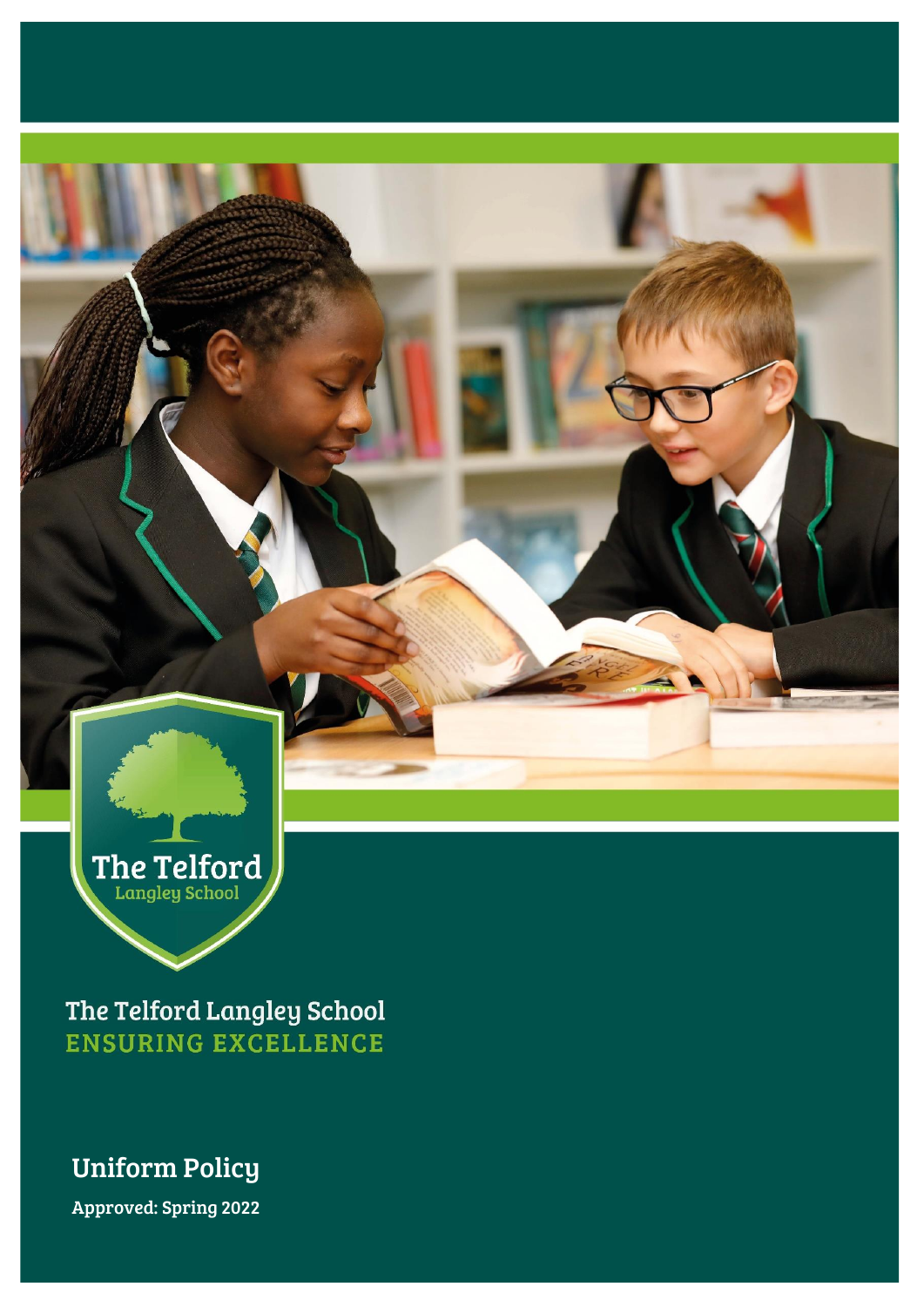# **Uniform Policy**

| <b>Policy Name:</b>                   | <b>Uniform Policy</b>             |
|---------------------------------------|-----------------------------------|
| <b>Policy Owner:</b>                  | Mr K Preece, Deputy Headteacher   |
| <b>Last Reviewed:</b>                 | Spring 2022                       |
| <b>Policy Approved \ Ratified by:</b> | <b>School Standards Committee</b> |
| <b>Term Policy Approved:</b>          | Spring 2022                       |
| <b>Next Review Due:</b>               | Summer 2022                       |
| <b>Document Version:</b>              | 8.0                               |

#### **Contents**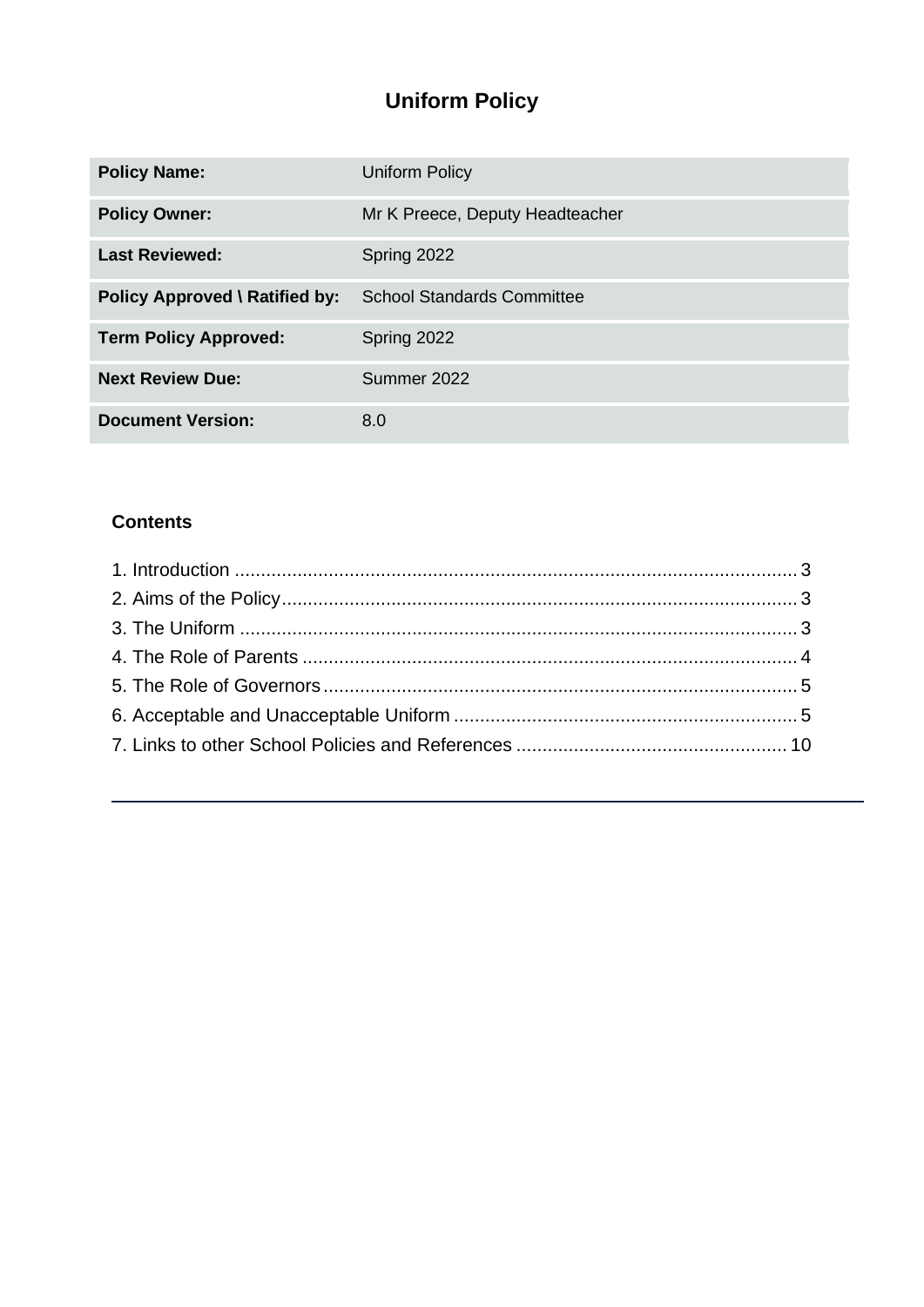# <span id="page-2-0"></span>**1. Introduction**

The government has been promoting higher standards of school uniform and the Local Authority, in partnership with schools, governors and unions have developed 'Guidance for Schools on School Uniform and Dress Codes'.

The purpose of this guidance is to support the development of a school uniform policy which is sensitive to the needs and beliefs of the whole community. Schools should act fairly and reasonably, bearing in mind their duties under the Human Rights Act 1998 and anti-discrimination legislation which are explained within this document.

It has always been our school policy that all children wear school uniform when attending school or when participating in a school-organised event outside normal school hours.

# <span id="page-2-1"></span>**2. Aims of the Policy**

Our policy is based on the notion that school uniform:

- Promotes a sense of pride in the school in line with our ethos
- Engenders a sense of community and belonging towards the school
- Supports positive behaviour and discipline
- Is practical and smart
- Identifies the children with the school and encourages identity with the school
- Makes children feel equal to their peers in terms of appearance and helps nurture

cohesion between different groups of pupils

• Is regarded as suitable wear for school and good value for money by most parents

### <span id="page-2-2"></span>**3. The Uniform**

#### **Compulsory Uniform**

Black Blazer with school logo and trim Black Trousers or Skirt (not shorts, ¾ length trousers or miniskirts) White Shirt or Blouse (must be able to button up to the collar) School Tie House Specific (clip on only) Black Socks or Tights (not white or coloured socks) Black Shoes (No trainers or pumps – shoes need to be black leather type shoes suitable for safety in school and provide a good level of protection in wet weather)

#### **Optional**

Plain black V neck or crew neck tight knit Jumper (only required from October half term until Easter, and these are not permitted to be worn without a blazer or instead of a blazer)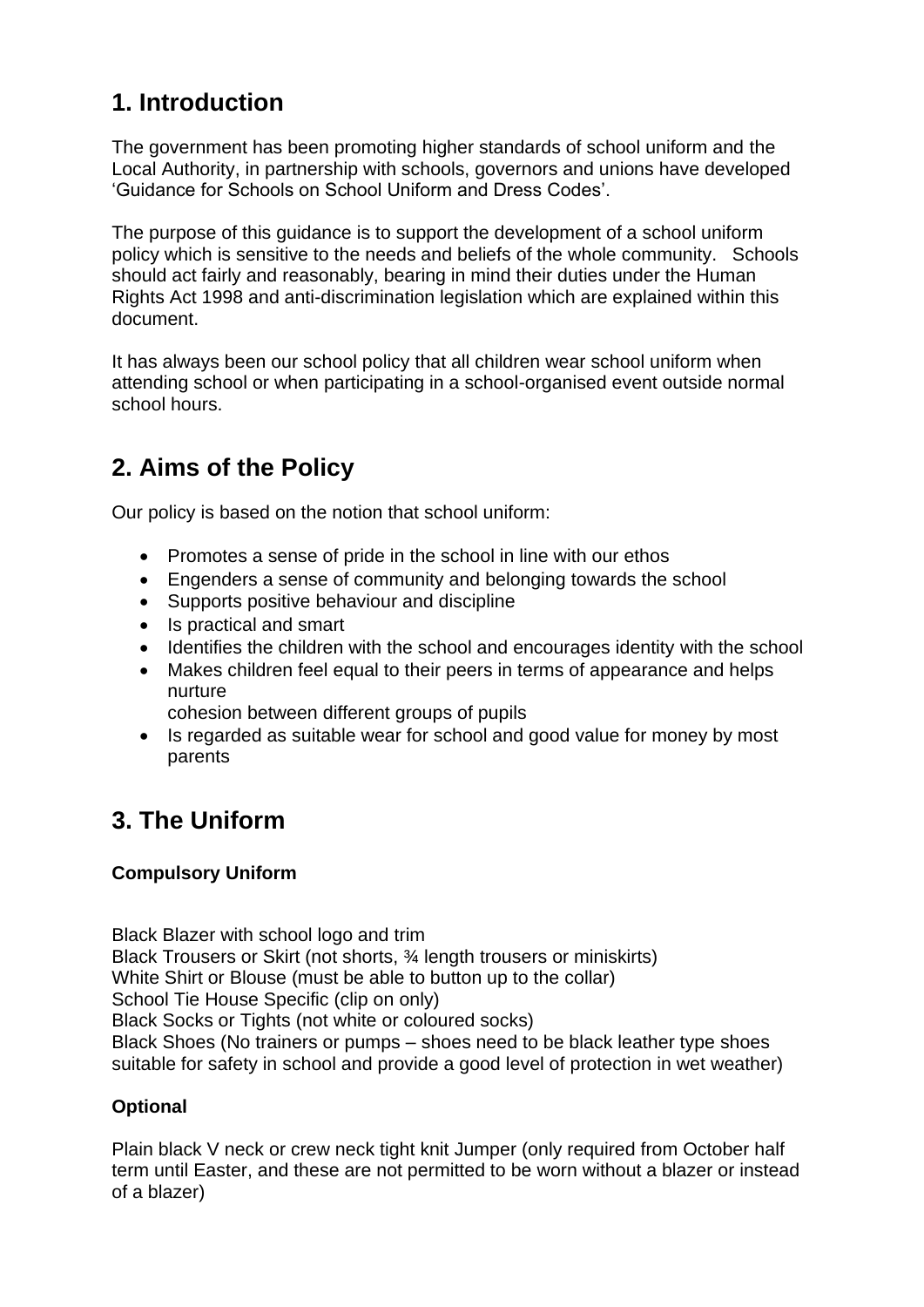#### **Compulsory P.E Kit**

(All items listed here must be bought direct from the school supplier - Baker & Sons, Wellington, Telford apart from track bottoms)

School Shorts School Skort (girls have the option to wear either short or skort) School Socks School Polo shirt

#### **P.E Kit (Desirable)**

School Reversible Sport Shirt with the school logo Plain black tracksuit bottoms Children participating in football, hockey or rugby Children participating in football,

hockey or rugby are strongly advised to be equipped with a gum shield and shin pads.

Black sports leggings

Black ¼ zip sports top with the school logo.

#### **Jewellery and Make-up**

1 Ring

1 Pair of Single Studs or Sleepers (No larger than 10mm/1cm worn in the ears only)

No facial, tongue and body piercings are permitted.

1 Kara (Sikh Bracelet)

No blatant make-up

No hair colours other than normal blond, brown, black and natural red. No false nails or nail polish to be worn

The school receives pupil premium funding that may be used to subsidise the purchase of compulsory school uniform, in cases of extreme hardship. Requests should be put in writing and addressed to the Headteacher.

The Headteacher and Headteacher reserve the right to decide what is acceptable in light of the school's standards and what is appropriate for a busy working community.

Where students fail to comply with the Uniform policy, this will result in a C5 in line with our schools Behaviour policy.

### <span id="page-3-0"></span>**4. The Role of Parents**

We expect all parents who send their children to our school to support the school uniform policy. We believe that parents have a duty to send their children to school correctly dressed and read for their daily schoolwork. One of the responsibilities of parents is to ensure that their child has the correct uniform, and that it is clean and in good repair.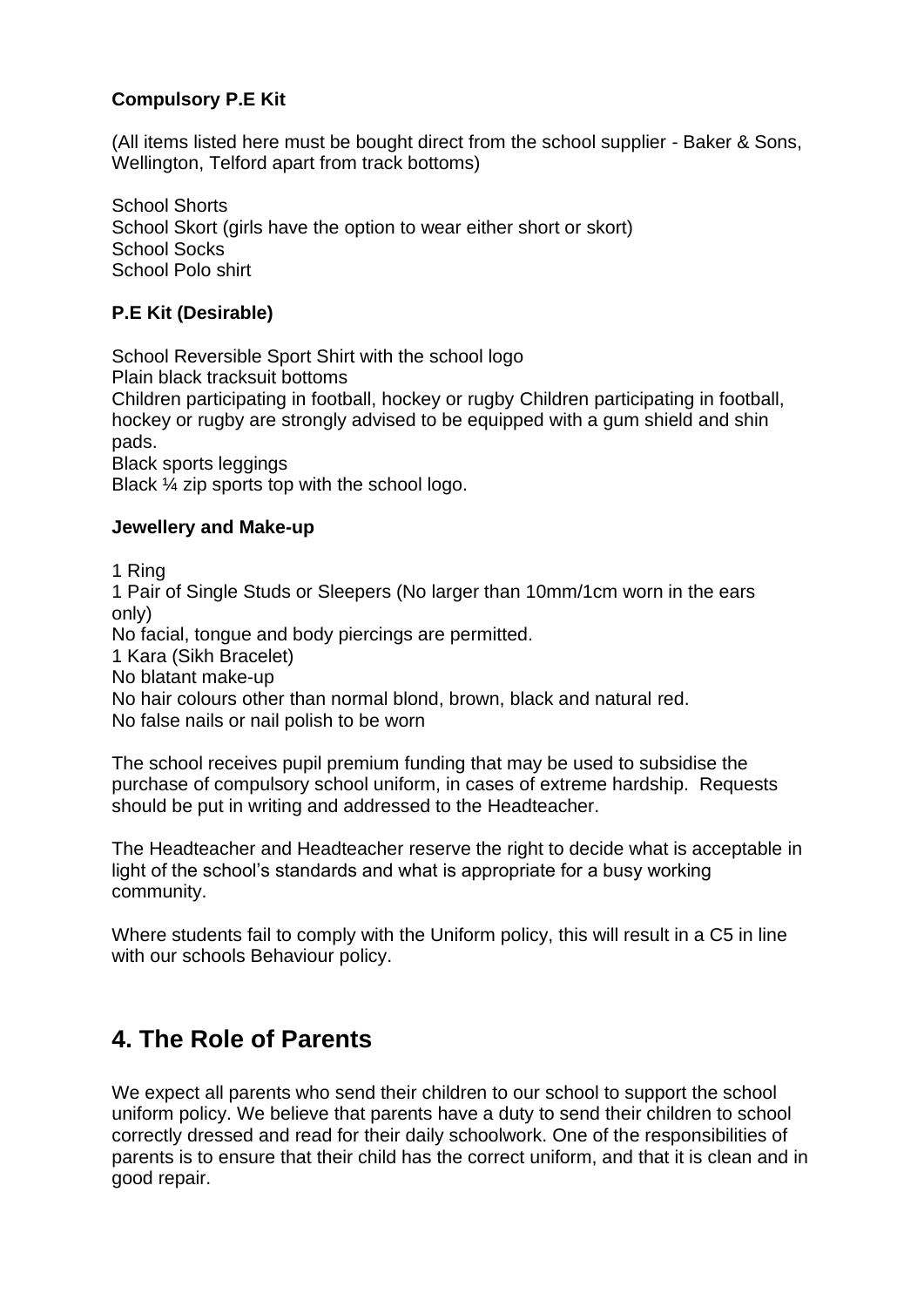We understand that a minority of students push at the boundaries of uniform acceptability and parents can sometimes be left feeling somewhat unsure about the uniform required.

We hope that this will confirm in a little more detail the exact requirements that we will be expecting from all students. It will be common practice to challenge students about their compulsory uniform and hope that this will help you to check that your child's uniform is correct for The Telford Langley School.

We would also recommend that it is prudent to label each item of clothing with your child's name as this avoids problems of clothing getting mixed up, particularly in PE changing rooms and if mislaid it can be identified and returned quickly.

## <span id="page-4-0"></span>**5. The Role of Governors**

The Governors support the Headteacher in implementing the school uniform policy. It considers all representations from parents regarding the policy and liaises with the Headteacher to ensure that the policy is implemented fairly and with sensitivity. It is the Governors responsibility to ensure that the school uniform meets all regulations concerning equal opportunities. Governors ensure that the school uniform policy helps children to dress sensibly in clothing that is hardwearing, safe and practical.

## <span id="page-4-1"></span>**6. Acceptable and Unacceptable Uniform**



#### **Shoes**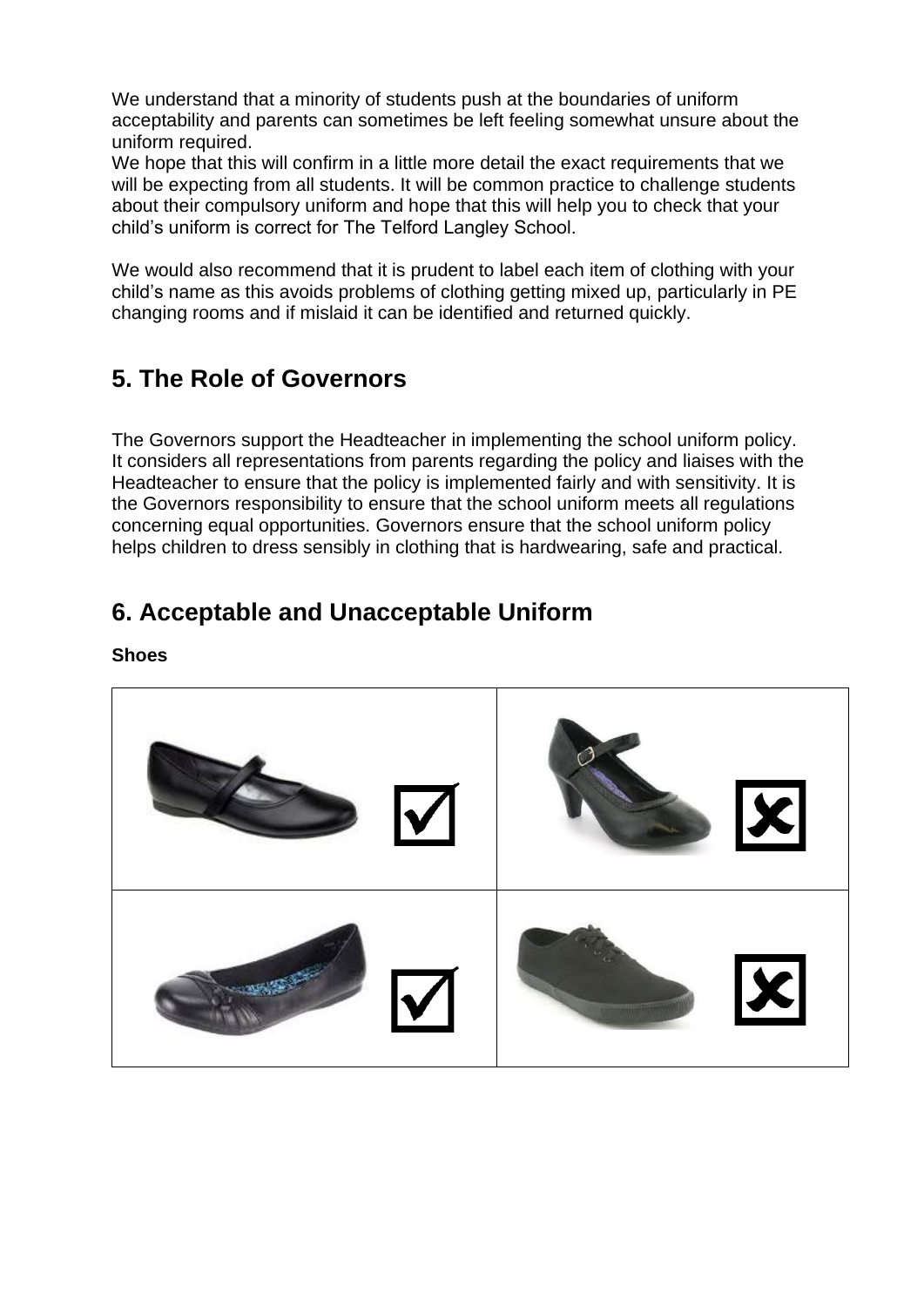| $\Delta$             | $\mathbf{\overline{X}}$ |
|----------------------|-------------------------|
| $\blacktriangledown$ | $\mathbf{\overline{X}}$ |
| $\Delta$             | $\mathbf{\overline{X}}$ |
| $\blacktriangledown$ | $ \mathbf{x} $          |
| $\blacktriangledown$ | $\overline{\mathbf{x}}$ |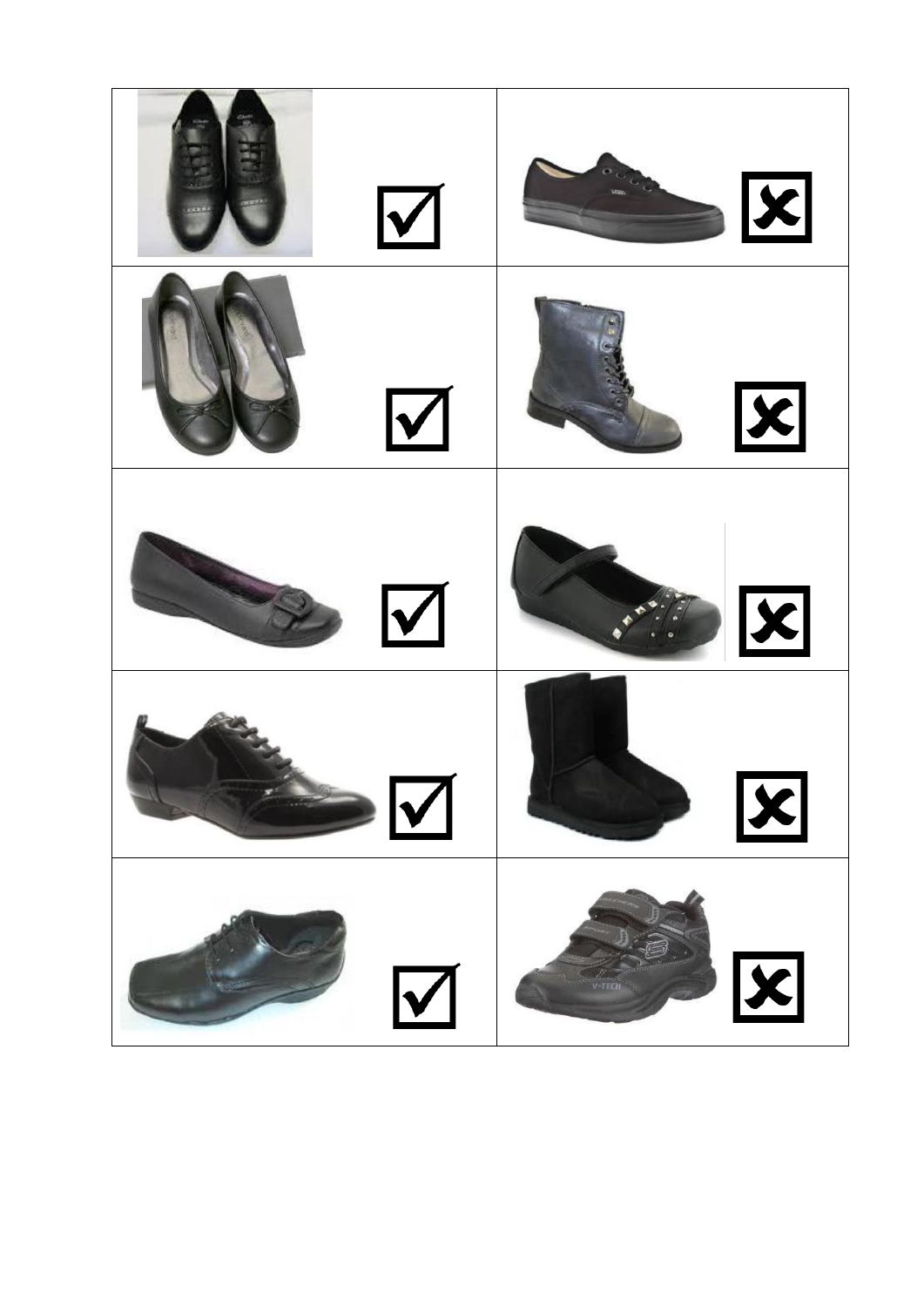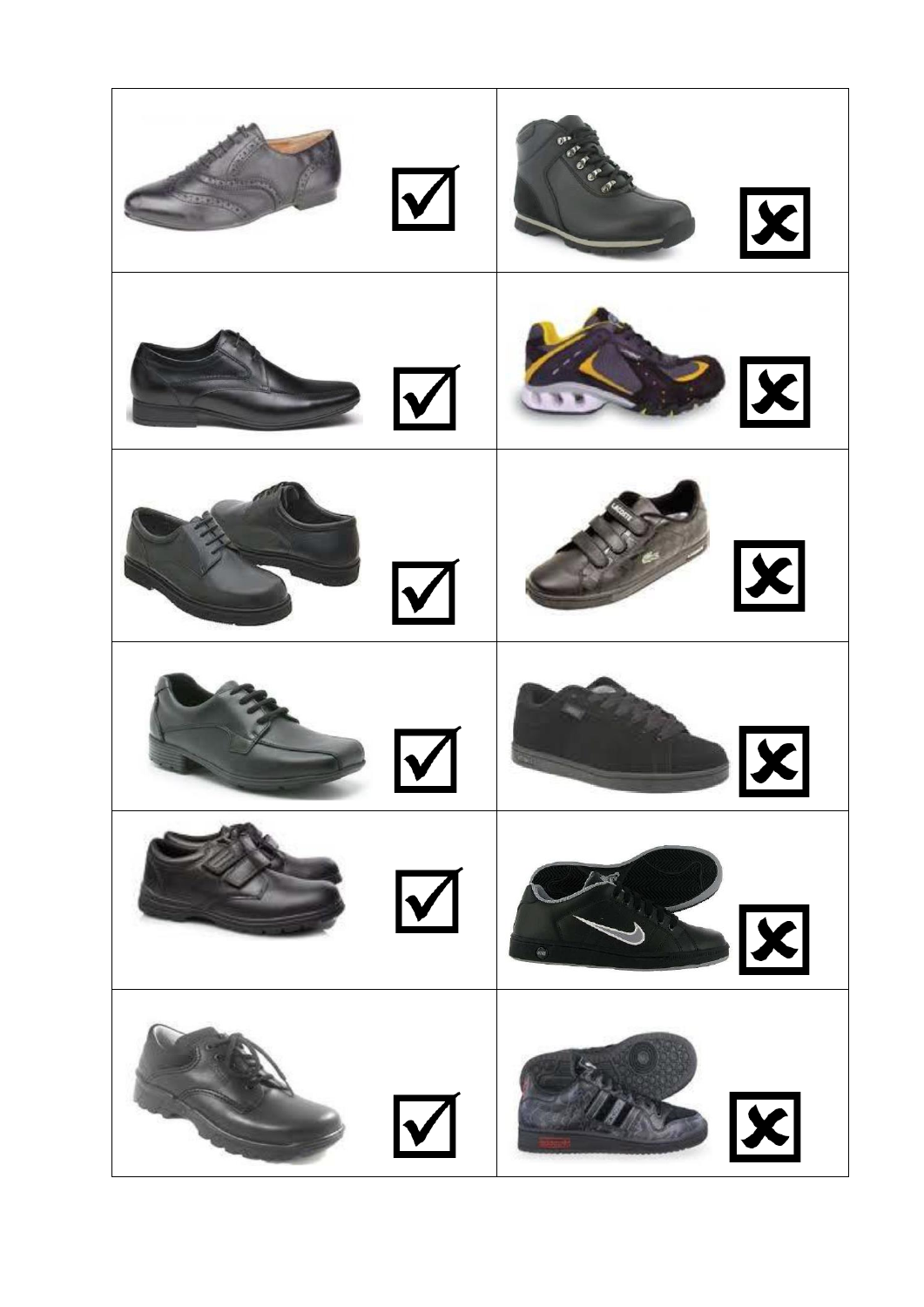### **Trousers**

Trousers should be smart in appearance. Hipsters, cargo style, skintight trousers and leggings are not permitted. They must not be denim or have any coloured external labelling.

|  | $ \boldsymbol{\chi} $ |
|--|-----------------------|
|  | $\vert\bm{x}\vert$    |
|  | X                     |
|  |                       |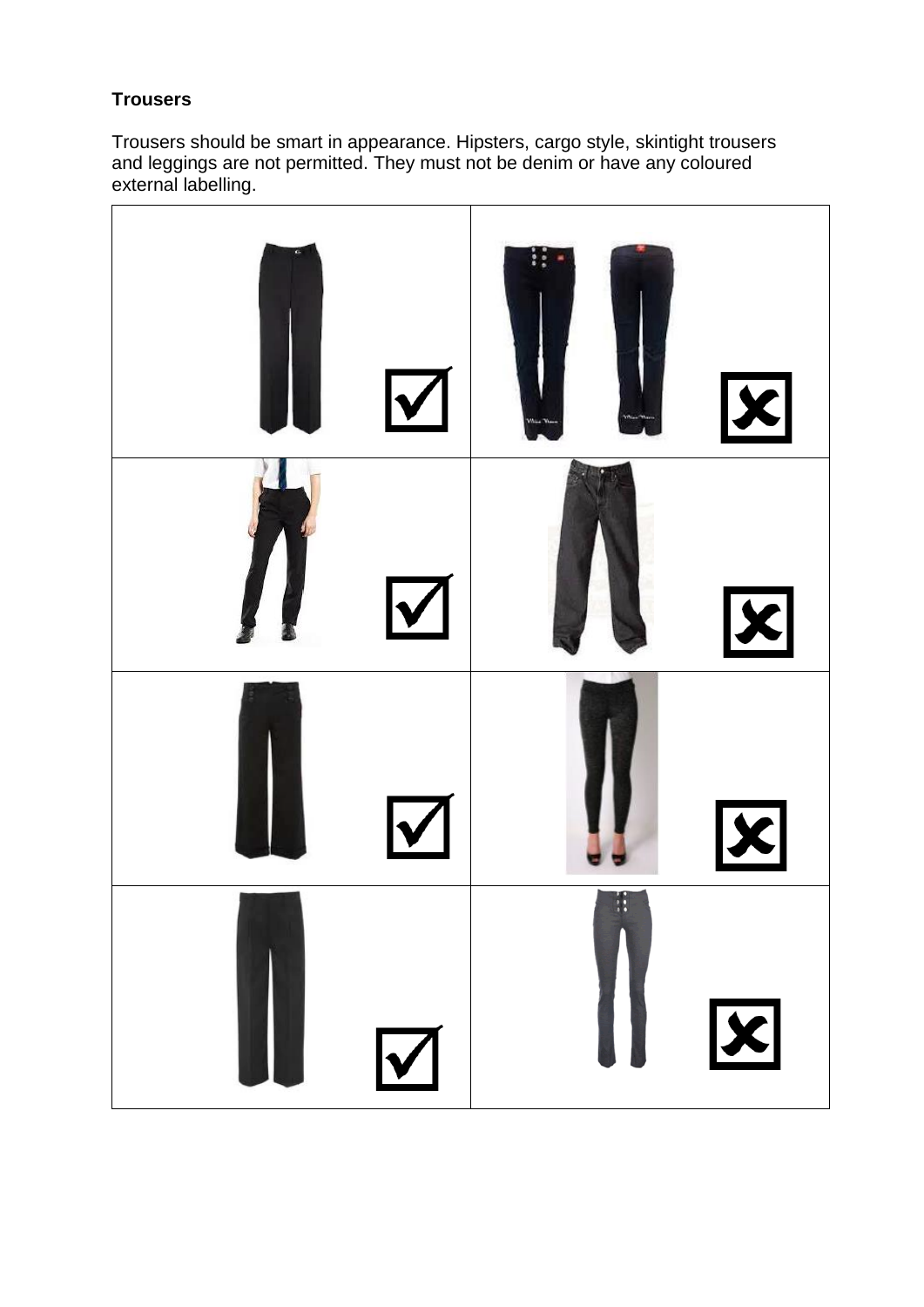

#### **Skirts**

Skirts should be knee length and certainly no more than 5cm above the knee. They should be loose fitting and plain in design.